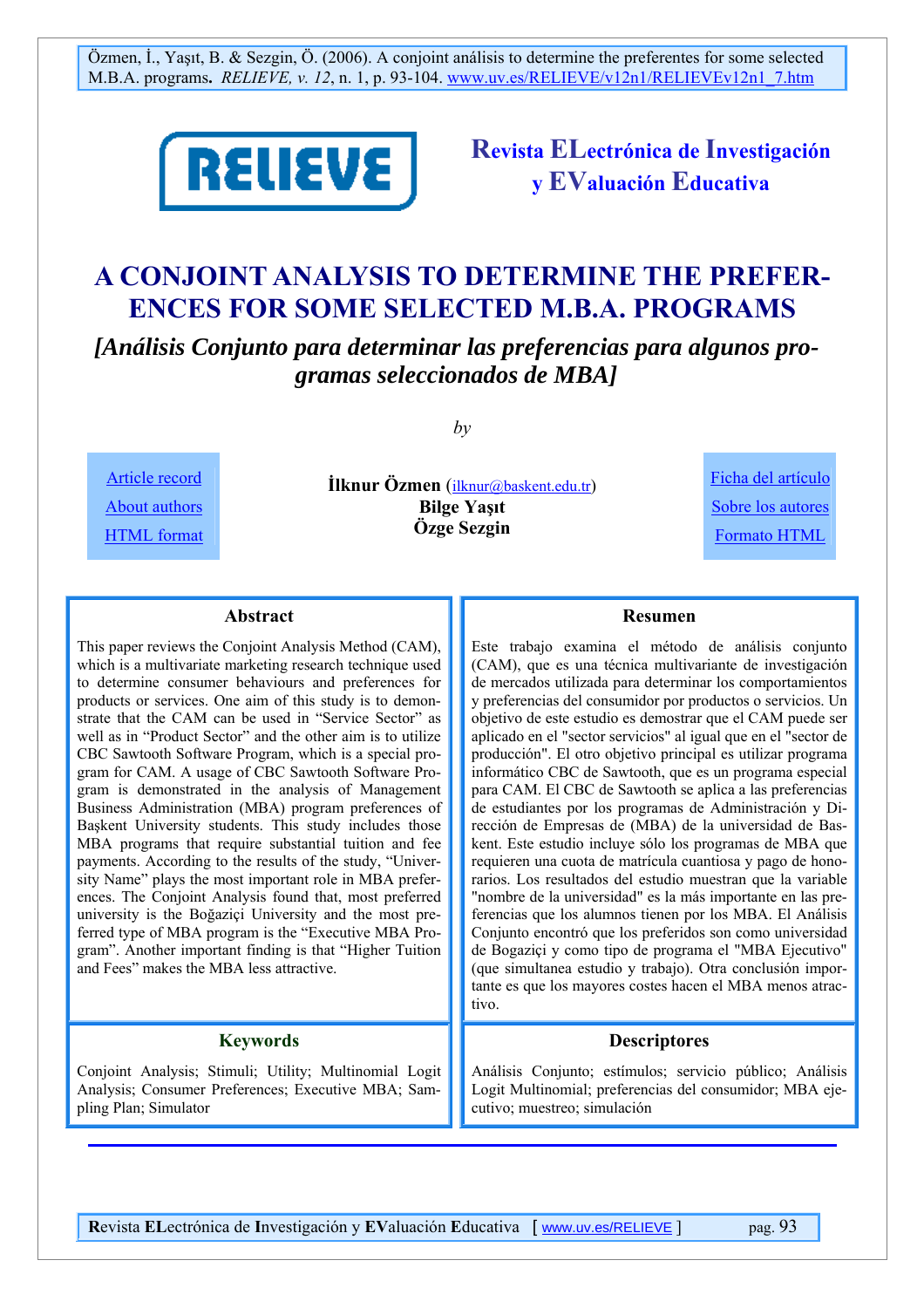#### **1. Introduction**

The CAM is an advanced multivariate market research technique that deals with the understanding of consumer preferences for products and services. Companies design new products or services that will meet customers' needs by means of the CAM. This method appeared in mid-1970 and the first marketing journal paper on Conjoint Analysis was published by Green and Rao (1971). CAM has been widely used since 1980. According to a survey made in 1989, of all the CAM based researches, 59% are related to consumption goods, 18% are related to industrial goods, 9% are related to financial services and the remaining 14% are related to other areas (Wittink and Cattin, 1989).

One benefit of the CAM is its ability to produce market models that will enable companies to improve their market share and the other benefit is to examine the fluctuations in consumer preferences. It is possible to measure the effects of different levels of controllable attributes by the use of the CAM.

In this paper, section two introduces the CAM. Section three develops an application, which deals with the determination of the students' MBA preferences. In section four, a simulation and simulator study is introduced. Conclusions are given in section five.

#### **2. Conjoint Analysis Method**

Understanding customers' needs and wants is of great importance in business planning, decision-making and strategy development. The CAM is a multivariate technique used to understand customers' needs and wants and their decisions about how they really value products or services and to develop preferences for these products or services. Breaking down a product or service into a set of attributes and levels is the core of the CAM. For example, colour is the attribute of a car; red, blue and white are the levels related to

the colour attribute of the car. When evaluating the value of a product or a service, the different values provided by each attribute are combined. Utility, which is the conceptual basis for measuring value in CAM, is a subjective judgment of preference unique to each individual. It encompasses all product or service features and as such is a measure of overall preference. In CAM, utility is assumed to be based on the value placed on each of the levels of the attributes. One of the utility estimation methods is part-worth utility estimation method. The utilities of attributes are represented with the linear combination of the preferences of each level. Part-worth gives the importance level of each attribute. It is estimated as in (1).

$$
u_j = \sum_{p=1}^{m} f_p y_{jp} \tag{1}
$$

where  $\mathcal{Y}_{ip}$  is the desirability of the jth level of the pth attribute and is the function related to the part-worth.

In CBC, part-worth of the each attribute is estimated by using Multinomial Logit Analysis (MNL). MNL is used since the dependent and the independent variables are categorical. Estimation of the part-worths is provided by the maximum likelihood method.

Utility is expressed in a relationship reflecting the manner in which the utility is formulated for any combination of attributes with the use of an additive model (Hair et al., 1998). Additive model is the basic model used in the CAM. In additive model, a consumer adds up the utilities for each attribute in order to get a total utility for a combination of attributes. The larger the utility, the more preferred is the level. The sum of the utilities is equal to "0" within each attribute. Products or services with the highest utility can be regarded as the most preferred product or service.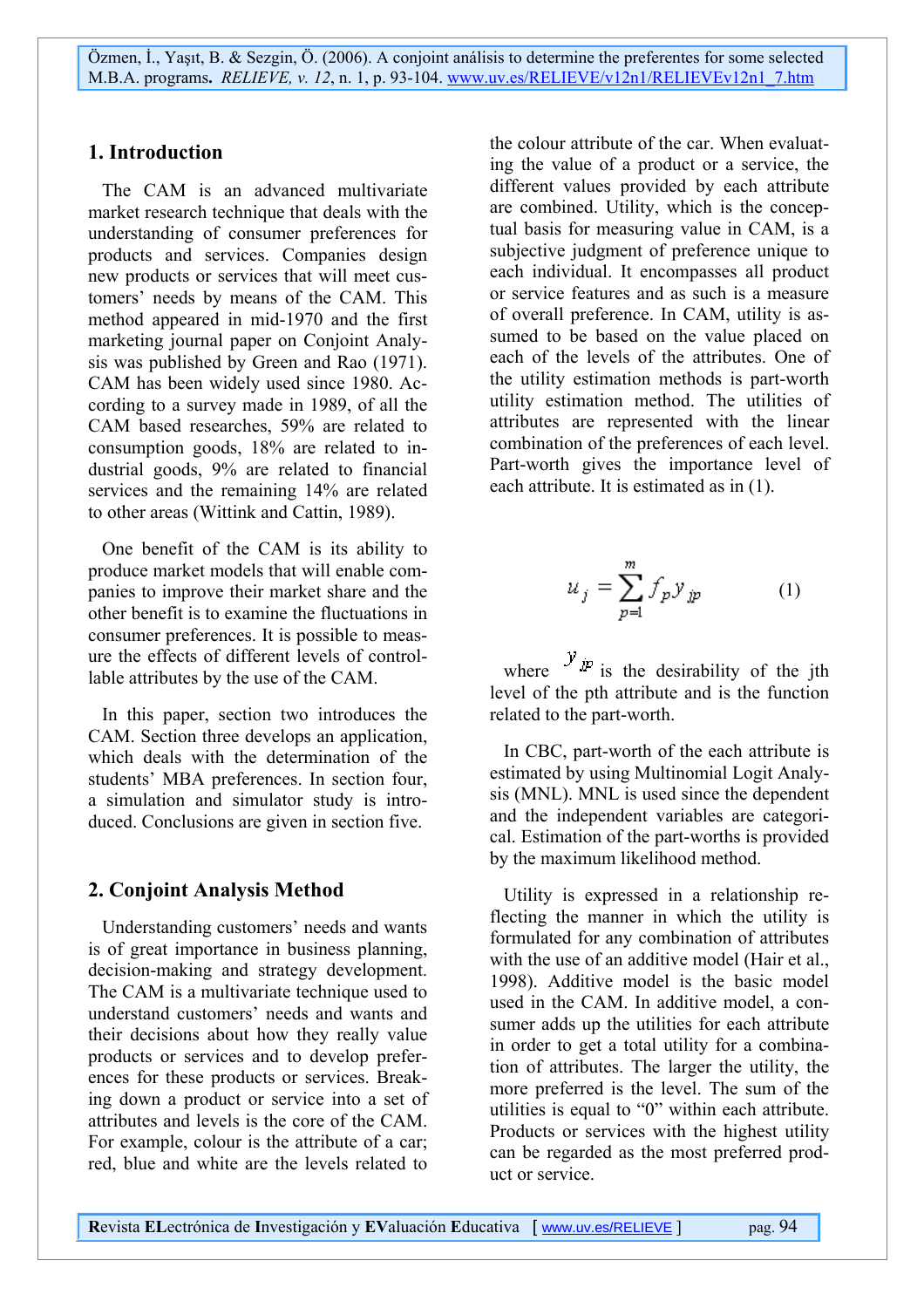In the CAM, the first step is to break down a product or a service into important characteristics as attribute and levels. After evaluating the consumer preferences for a product or a service, a utility associated with each level of each attribute is computed. At the evaluation stage, the separate amounts of value provided by each attribute are put together and the most preferred product or service is determined accordingly.

In the CAM, a set of real or hypothetical products or services in combination of selected levels of each attribute is constructed. These combinations, known as treatments or stimuli, are presented to consumers to receive their overall evaluations about these products or services. The influence of each attribute and the value of each level of each attribute are evaluated by means of the consumer overall evaluations. At this stage, each attribute has to be independent, that is to say, attributes can appear together. Attributes such as "price" and "brand" have to be carefully examined

([http://www.dobney.com./Conjoint/conjoint](http://www.dobney.com./Conjoint/conjoint%20design.htm) [%20design.htm\)](http://www.dobney.com./Conjoint/conjoint%20design.htm). Each level of each attribute has to be easily read and understood by customers. Another feature is that attributes have to cover all those parts that are important for the customer; in other words, levels have to cover all possibilities of an attribute. These features are vital when performing the CAM. Evaluation of the contribution of each attribute is of great importance when defining a product or a service with optimum combination of attribute levels. These evaluations can be used in estimating consumer preferences and in identifying marketing opportunities for future products and services.

When performing the CAM, different conjoint methodologies can be used according to different features. One of them is the Adaptive Conjoint Analysis (ACA). It allows for a large number of attributes (up to 30) and levels (up to 7 for each attribute). It is also possible to perform computer-based interview by using the ACA. In the mid-'80s, Johnson (1987) introduced the ACA program. The other most common Conjoint Analysis type is the Choice-based Conjoint (CBC) Analysis. The first paper related to CBC (using the MNL) was written by McFadden (1974). Punj and Staelin (1978) adopted this technique after McFadden (1974). Gensch and Recker (1979) also used this model. Batsell and Lodish (1981) used MNL to model individual choices. They indicated that the model can be applied to market segments. Theil's logit model to a CBC problem is applied by Mahajan et al. (1982). Louviere and Woodworth (1983) dealt with more complex experimental designs needed for CBC Analysis. The CBC Analysis and related calculations are completely different from ACA.

In this study, CBC is used as the CAM. The main characteristic of CBC is that the consumer expresses his preferences by choosing products or services from a set of products or services, rather than by ranking or rating them. The CBC has several advantages. Choosing a preferred product or a service from a group of products is a simple task that consumers can do in markets. It is possible to have a "none" option through which consumers can express their lack of interest. CBC can use all the attributes available when expressing a service or a product that a consumer can choose from a set of products or services. By the random designs used by the CBC system that allow study of all interactions, the CAM can be easily analyzed at an aggregate level. In the CBC, the values that each consumer assigns to attribute levels can not be examined; instead data are aggregated for the analysis from the consumers by examining the "utility values" produced from the group of consumer preferences. The utility values can be predicted for a product or a service that cannot actually appear in choice tasks.

### **3. An Application of Conjoint Analysis Method**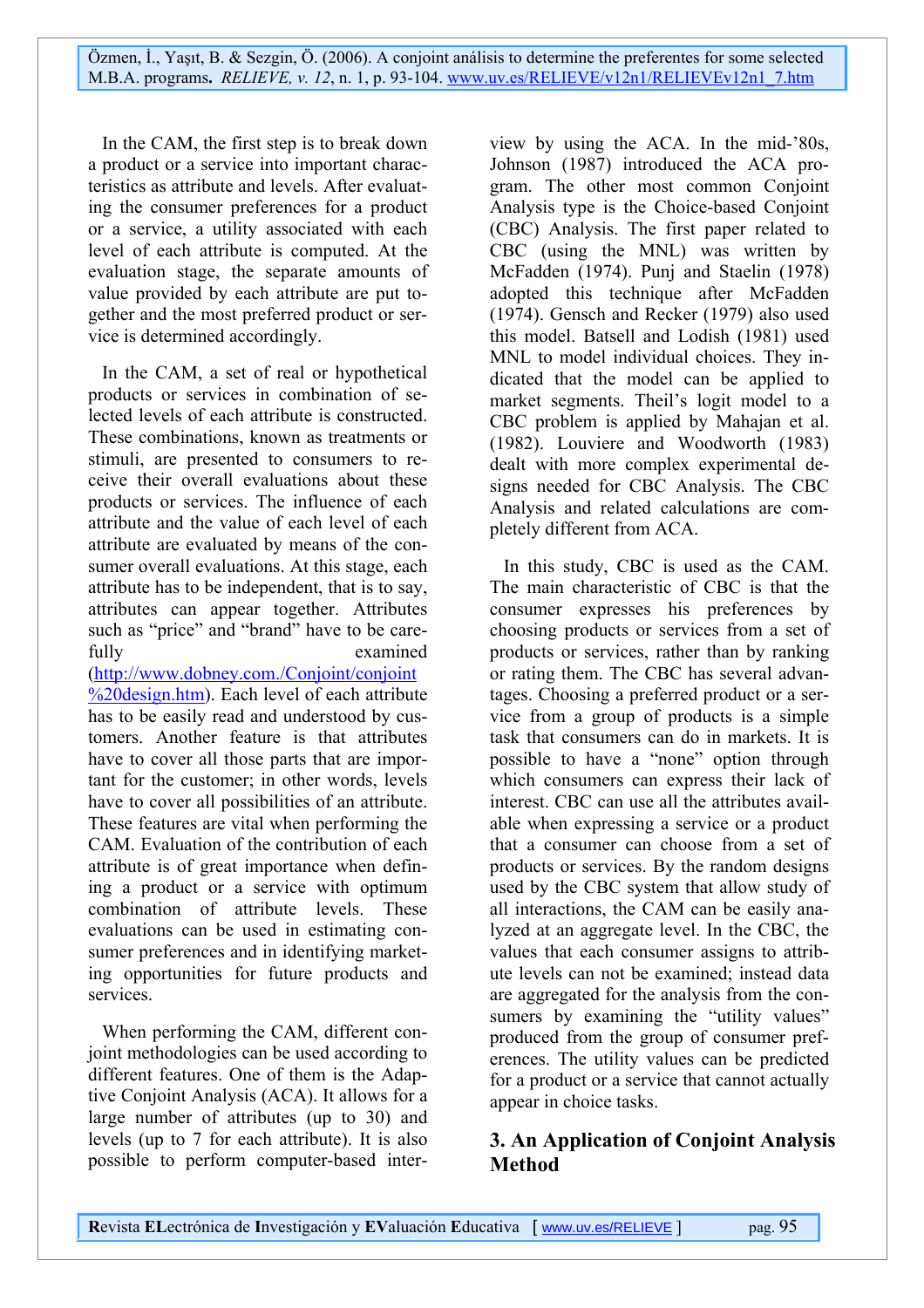All over the world and in Turkey, there is a great competition among MBA programs. In this study, MBA preferences of Başkent University students are aimed to be determined with the help of the CAM. Universities in Turkey which have MBA programs are regarded as markets and the students of Başkent University are taken as customers. The CBC Sawtooth Software Program is used as the analysis tool.

The first step of the analysis is to define the problem by means of attributes and their levels given in Appendix 1. In order to select the methodology and to design the stimuli, attributes and their levels are determined with the help of specialists, related articles and web sites of the universities. The critical factor in specifying attributes and their levels is that they should have all positive and negative characteristics of the product or service; they should be perceiveble, discriminative and practible. Too many attributes can greatly affect the reliability of the model thus only the most important characteristics are included to the analysis. Secondly, the stimuli, which are combinations of specific set of levels of attributes, are designed. Each combination of this specific plan is called stimulus. Choice cards, which are evaluated by respondents, are arranged to form each stimulus. For this purpose, 6Í3Í4Í2Í4Í2Í2Í2Í3Í7=96768 different combinations are obtained by multiplying each level of each attribute. But it is almost impossible for a consumer to evaluate these combinations. For this reason, orthogonal arrays and fractional factorial designs, the most common method for defining the subset of stimuli, are used (Addelman, 1962, Montgomery, 1991). The orthogonality and balance among attributes are achieved by randomly constructed designs of CBC Sawtooth Software Program. Such designs have the advantage of examining all interaction effects.

In this study, 12 different choice cards are obtained from the CBC Sawthooth Software Program. One example of these choice cards is given in Appendix 2. Each choice card contains 7 different options that contain several attributes at different levels. For reliability of the CAM, the consumers need to have information about a service or a product. If the consumers have enough information about attributes they can choose the best alternatives from the sets of different alterna**tives** 

The stratified simple random sampling plan is used for selecting the samples. This technique is regarded as the appropriate sampling technique. For this reason, junior and senior students from the Faculties of Economics and Administrative Sciences, Science and Letters and Engineering are selected as the target population in order to evaluate the MBA preferences of Başkent University students. When determining the sample size, what is taken into consideration is the proportion of the students who wish to study MBA, equation (2) is used, and the appropriate sample size is estimated to be 251 with a 95% confidence, by assuming *p*=0.5 in order to have the maximum variance at the most heteregenous state as there is no information about the number of students who wish to study MBA, and with  $d=0.05$ , the sensitivity level.

$$
n \ge \frac{Nz_{\alpha/2}^2 \hat{p}(l-\hat{p})}{Nd^2 + z_{\alpha/2}^2 \hat{p}(l-\hat{p})}
$$
 (2)

where  $z_{\alpha/2}^2$  is the standard normal distribution table value,  $\overrightarrow{P}$  is the estimate for proportion,  $d^2$  is the sensitivity level, N is the population size and n is the sample size.

Since there is no information related to the cost of project, homogenity proportional sharing method is used to determine the number of students to be interviewed in each stratum. 251 students are distributed to the faculties then to the departments by multi-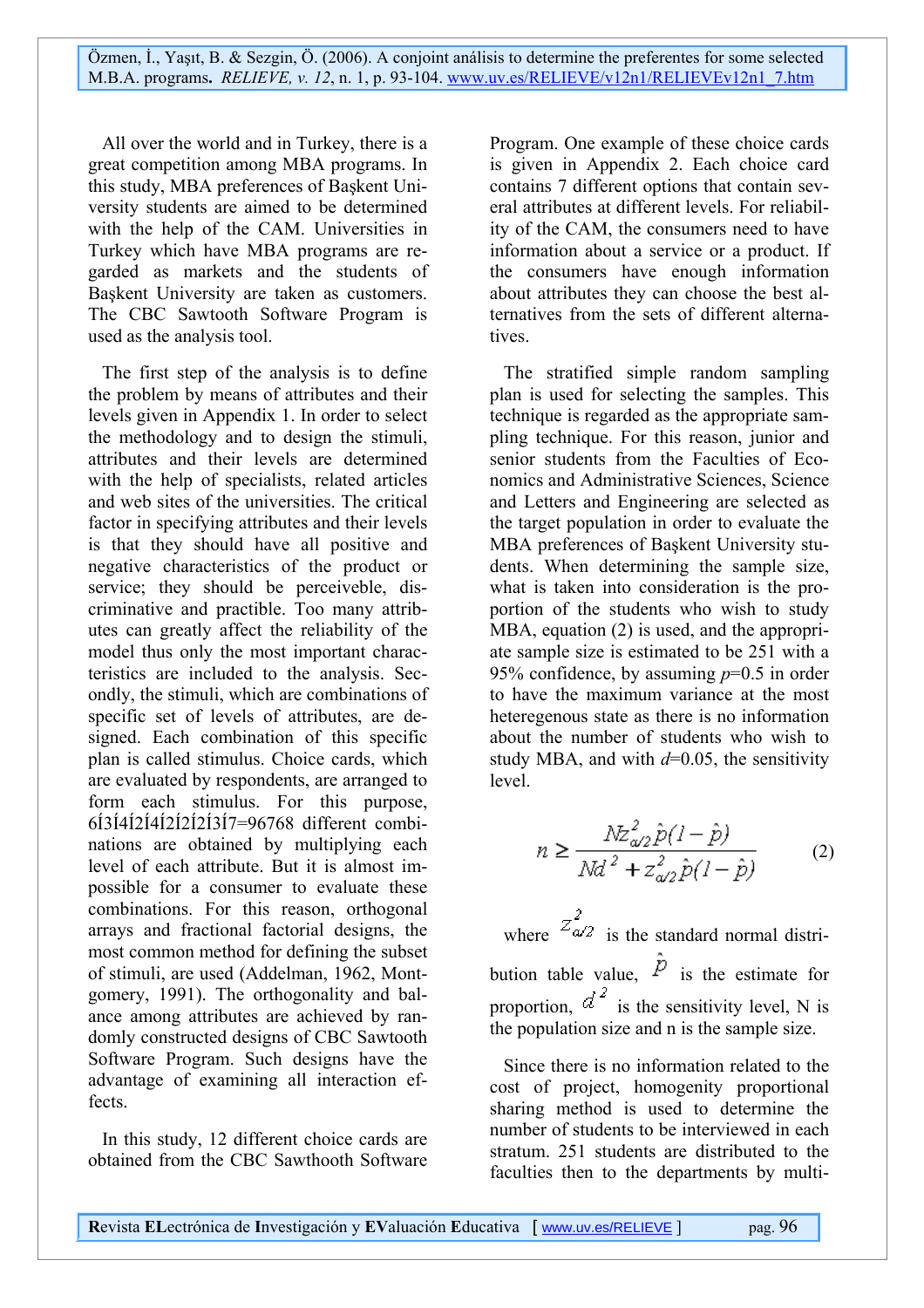nomial staging. While collecting the data, it was not possible to use target population, so sampling frame is used, and the students for this study are chosen by means of random numbers from the sampling frame. The choice tasks are given to the students through face-to-face interview. To generate data for the determination of the MBA preferences based on tuition and fees, a survey is conducted with 251 students. About 39% of the 251 students want to have an MBA degree. The numbers and percentages of students, willing to pursue an MBA degree are given in Appendix 3. Since the Conjoint Analysis results are more accurate when the consumers' have information about the product or service then for that reason, the Conjoint Analysis results are evaluated from these 98 students. These students were asked to evaluate 12 different choice cards in which each choice card has 7 different options. The students then chose one of the options.

### **4. Conducting Simulation and Simulator**

The CAM can develop market simulation models that can predict the consumers' attitude to product changes. The purpose of conducting simulation is to estimate the proportion of consumers' choice for specific attribute profiles entered into the simulator (Orme, 2003). A market simulator may help us to investigate new product designs, to develop pricing strategies and to estimate a choice share from the current market. By using the simulator, utilities that reflect consumers' preferences for each level of each attribute can be converted into a form that helps us to predict share of preference for different products and services.

In this section, the part-worths found from the MNL, computed for each attribute level, are used in market simulation to compute share of preferences among MBA programs. To estimate market share of each scenario, total effects are estimated as in (3).

 $r_{k}$  (total effect for scenario  $k)_{ii}$ <sub>n</sub>  $=$  part-worth of level i for attribute  $1 +$  part-worth of level j for attribute  $2 + ... +$  part-worth of level n for attribute m. (3)

After estimating  $r_k$ , the market shares are estimated as in (4).

Market share 
$$
=\frac{exp(r_k)}{\sum_{k=1}^{s} exp(r_k)}
$$
 (4)

where *s* is the total number of scenarios.

In this study, the market simulator is developed to show current market share of the universities and to investigate alternative MBA program scenarios instead of the current MBA programs in the universities (Appendix 4). With the help of the simulator, market shares of the universities can be determined when these universities have changes in their MBA programs. The vlookup (vertical look up) function of the Microsoft Excel program is used to develop the simulator. Simulator consists of forms that include each level of each attribute. Changing the attribute levels in the form can change MBA program scenarios, and the simulator can give the market share of the universities according to the new MBA program scenarios. According to the Appendix 4, Boğaziçi University has the greatest market share with 28.5%, Bilkent and Sabancı Universities follow Boğaziçi University with market shares of 26.7% and 15.3%, respec-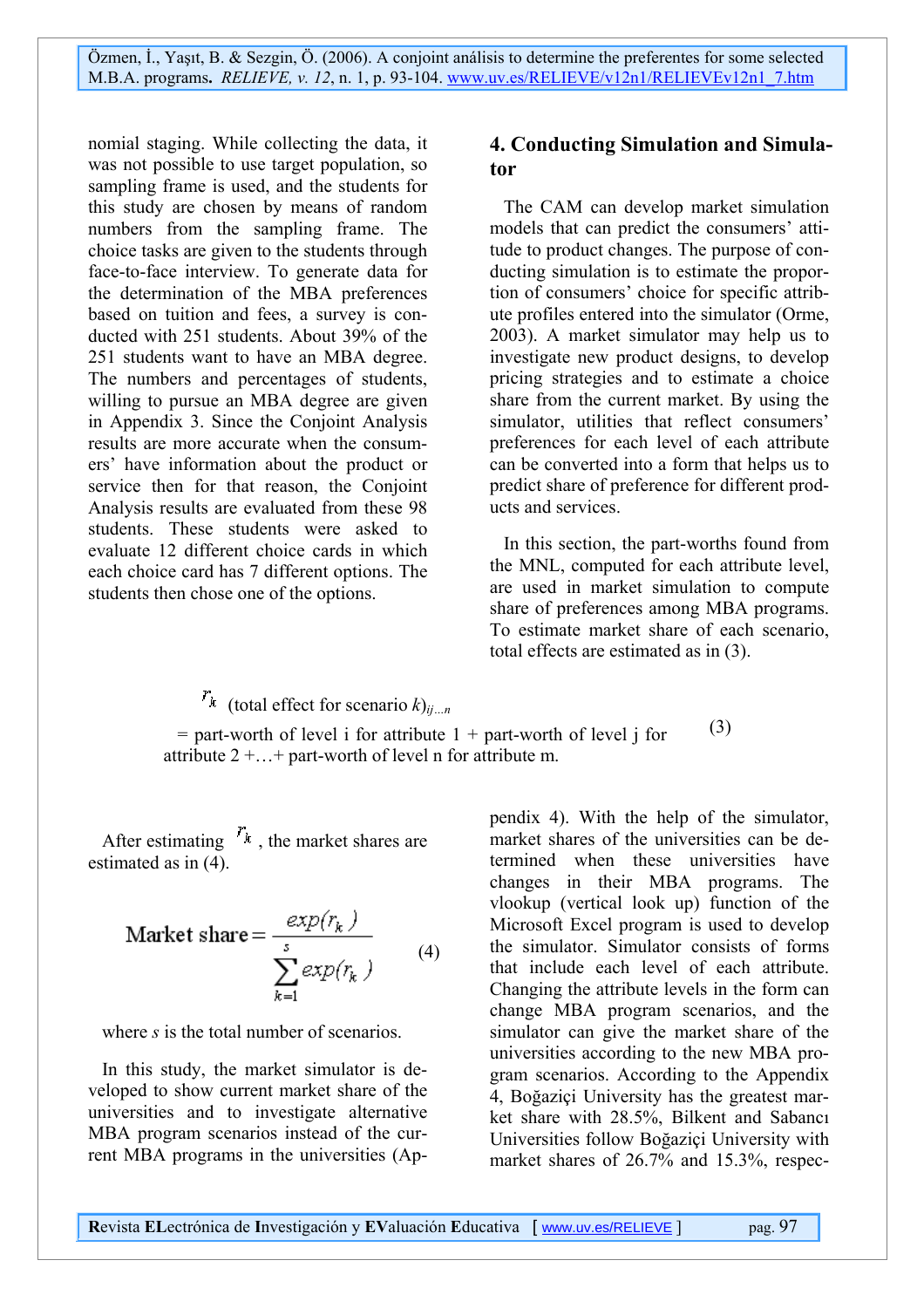tively. Bilgi University is the least preferred university with a market share of 7.4%. Başkent University has a market share of 8.2%. If Başkent University decides to drop its tuition and fees from \$12,500 to \$10,000, its market share goes up to 10.1% as seen in Appendix 5. It is concluded that a decrease in the fee has a positive effect, as expected, on the market share of the universities.

Many other scenarios can be tried in the simulator used in Appendix 4. Universities can try new MBA programs to increase their market share by using this simulator, and can determine which scenario is the best one to attract students.

### **5. Discussion**

The survey results show that "University Name" plays the most important role in MBA preferences and level of importance for the attribute of "University Name" is 41.3%. The second important attribute is the "Tuition and Fees" according to 18.95% of the students. "Specialization Possibility" follows "Tuition and Fees" with 9.12%. The least important attribute is the "Academic Staff" according to Başkent University students. In Turkey, the most preferred university for the MBA program is Boğaziçi University and the second most preferred one is Bilkent University. Contrary to the expectations, "2-year full-time MBA program without thesis" has greater appeal for students than "1-year distance learning e-MBA program without thesis". It can be concluded that establishing a new e-MBA program will not increase the demand for the universities. Thus, it can be said that students believe in the importance of attending the courses rather than studying at home or at work.

According to the results, students prefer programs which offer "International Connection" and which do not require a "Work Experience Condition". Offering a "Specialization Possibility", using English as the "Medium of Instruction" and possessing an "Academic Staff" which offers a counselling

service have greater influence on students than those universities that do not offer these opportunities.

Executive MBA program, in which a student simultaneously works and studies, is the most preferred type of MBA program. It can be concluded that, students prefer to earn money and to improve themselves simultaneously when studying at the university. And the least preferred type is the Academic MBA program. That is because to have a successful academic career is not an easy way to proceed. A student who wants to be successful in his academic career has to study a lot.

Another important finding is that "higher tuition and fees" makes the MBA less attractive. Thus, universities have to hold the fees at the lowest possible values.

### **References**

- Addelman, S. (1962) Orthogonal main-effect plans for asymmetrical factorial experiments, *Technometrics*, 4, 21-46.
- Batsell, R. R. and Lodish, L. M. (1981) A model and measurement methodology for predicting individual consumer choice, *Journal of Marketing Research*, 18, 1-12.
- *CBC User Manual, Version 2.0,* Sawtooth Software, Inc.
- Gensch, D. H. and Recker, W. W. (1979) The multinomial multiattribute logit choice model, *Journal of Marketing Research*, 16, 124-132.
- Green, P. E. and Rao, V. R. (1971) Conjoint measurement for quantifying judgmental data, *Journal of Marketing Research*, 8, 355-363.
- Hair, J. F., Anderson, R. E., Tatham, R. L. and Black, W. C. (1998) *Multivariate Data Analysis*, 5th edn., New Jersey: Prentice Hall.

Johnson, R. M. (1987) Adaptive conjoint analysis, *in Sawtooth Software Conference on Perceptual Mapping, Conjoint Analysis, and Computer Interviewing*. Sawtooth Software, Ketchum, ID, pp. 253-265.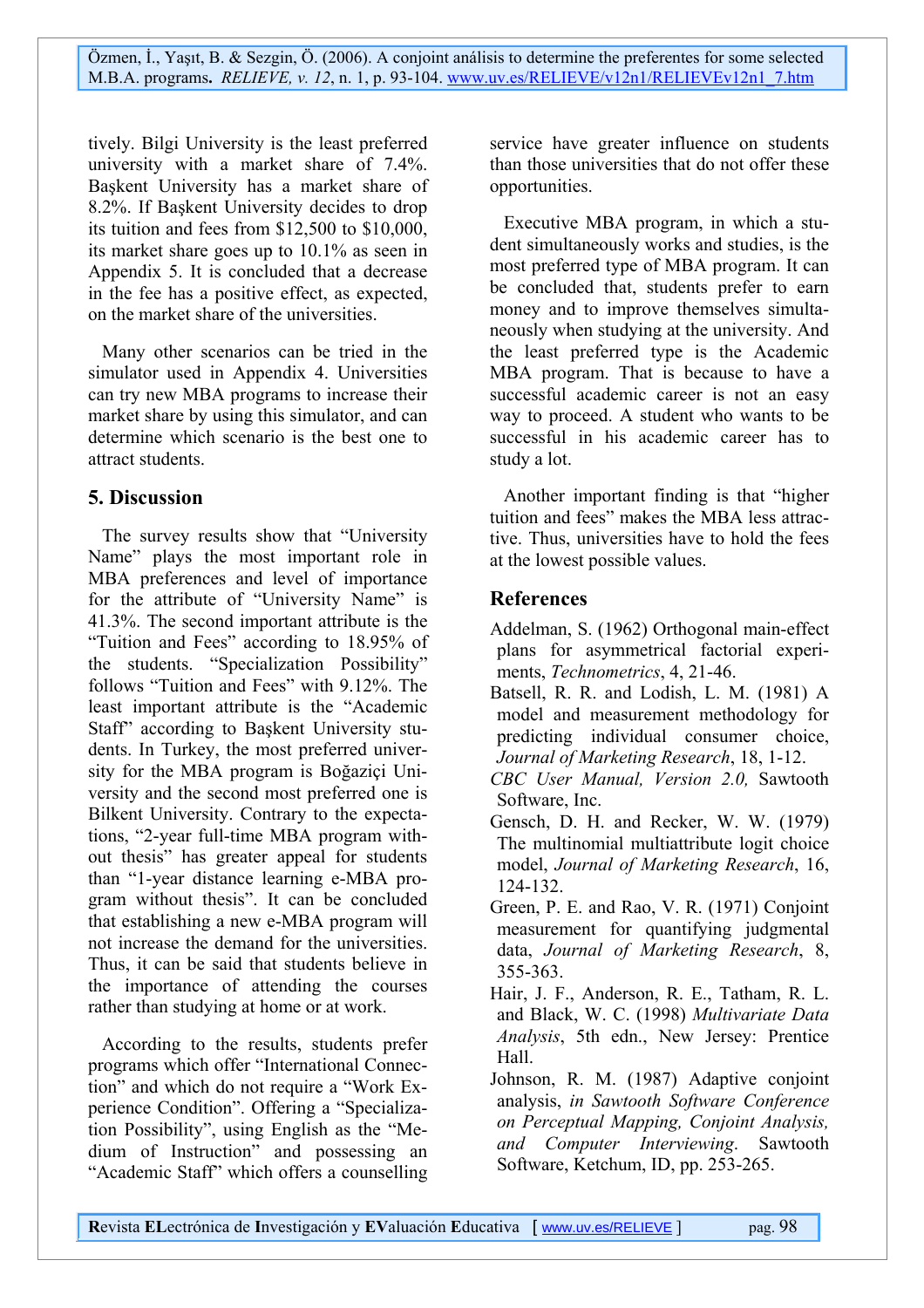Louviere, J. and Woodworth, G. (1983) Design and analysis of simulated consumer choice or allocation experiments, *Journal of Marketing Research*, 20, 350-367. Orme, B. (2003) *Introduction to Market* 

Mahajan, V., Green, P. E. and Goldberg, S. M. (1982) A conjoint model for measuring self and cross-price demand relationships, *Journal of Marketing Research*, 19, 334- 342.

McFadden, D. (1974) Conditional logit 588-598. analysis of qualitative choice behavior, *Frontiers on Econometrics,* edn. P. Zarembka, New York: Academic Press, pp. 105-421.

Montgomery, D.C. (1991) *Design and Analysis of Experiments*, Chichester: John Wiley.

*Simulators for Conjoint Analysis*, Sawtooth Software, Inc.

Punj, G. N. and Staelin, R. (1978) The choice process for graduate business schools, *Journal of Marketing Research*, 15,

Wittink, D. And Cattin, P. (1989) Commercial use of conjoint analysis: An update, *Journal of Marketing*, 53, 91-96.

| <b>LEVELS</b>                          |
|----------------------------------------|
|                                        |
| Başkent                                |
| Bilgi                                  |
| Bilkent                                |
| Boğaziçi                               |
| Koç                                    |
| Sabancı                                |
| 1 year                                 |
| 1.5 years                              |
| 2 years                                |
| Full-time with thesis                  |
| Full-time without thesis               |
| Part-time without thesis               |
| Distance learning e-MBA without thesis |
| Required                               |
| Not required                           |
| <b>Educated in Turkey</b>              |
| <b>Educated abroad</b>                 |
| Educated in Turkey and counseling      |
| Educated abroad and counseling         |
| Exists                                 |
| Does not exist                         |
| Yes                                    |
| No                                     |
| English                                |
| Turkish                                |
| Modular MBA                            |
| <b>Executive MBA</b>                   |
| Academic MBA                           |
| \$10,000                               |
| \$12,500                               |
| \$15,000                               |
| \$17,500                               |
| \$20,000                               |
| \$22,500                               |
| \$25,000                               |
|                                        |

**Appendix 1** Attributes and Levels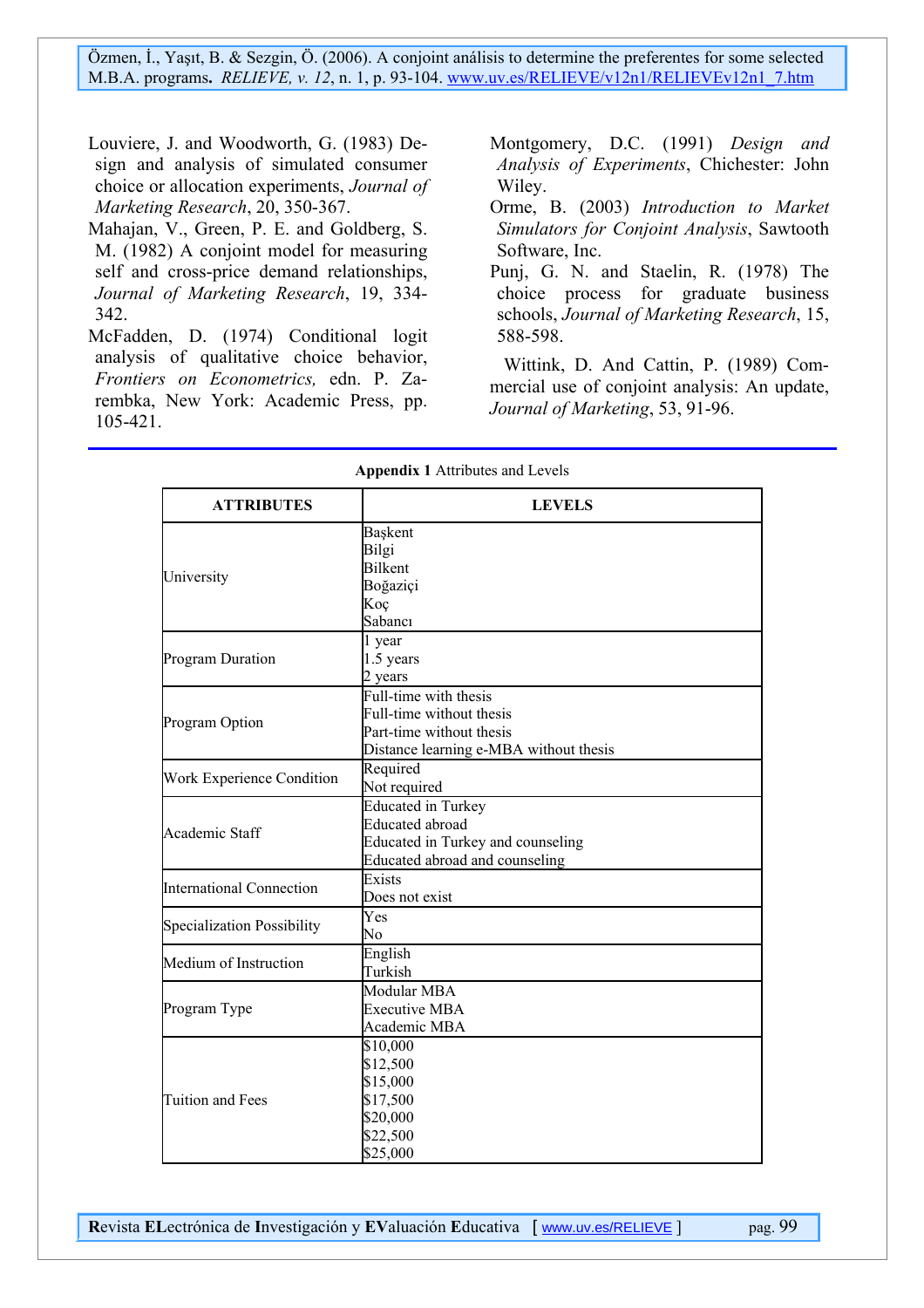|                                |                                       |                                  | Appendix 2 An Example of Choice Card              |                                                   |                                      |             |  |
|--------------------------------|---------------------------------------|----------------------------------|---------------------------------------------------|---------------------------------------------------|--------------------------------------|-------------|--|
| ChoIce1                        | ChoIce2                               | Cholce3                          | ChoIce4                                           | Cholce <sub>5</sub>                               | ChoIce6                              | ChoIce7     |  |
| Boğaziçi                       | Sabanc <sub>1</sub>                   | Bilkent                          | Bilgi                                             | Başkent                                           | Koç                                  |             |  |
| 2 years                        | 1 year                                | 1 year                           | 2 years                                           | 1.5 years                                         | $1.5$ years                          |             |  |
| Full-Time<br>Without<br>Thesis | Full-Time<br>Without The-<br>sis      | Full-Time<br>Without The-<br>sis | Distance<br>Learning<br>e-MBA With-<br>out Thesis | Distance<br>Learning<br>e-MBA With-<br>out Thesis | Part -Time<br>Without The-<br>sis    |             |  |
| Not Required                   | Required                              | Required                         | Required                                          | Not Required                                      | Not Required                         |             |  |
| Educated<br>Abroad             | Educated<br>Abroad and<br>Counseling  | Educated<br>Abroad               | Educated in<br>Turkey                             | Educated in<br>Turkey                             | Educated<br>Abroad and<br>Counseling | <b>NONE</b> |  |
| International<br>Connection    | No Interna-<br>tional Connec-<br>tion | International<br>Connection      | No Interna-<br>tional Connec-<br>tion             | No Interna-<br>tional Connec-<br>tion             | International<br>Connection          |             |  |
| Yes                            | Yes                                   | No                               | No.                                               | Yes                                               | No                                   |             |  |
| English                        | English                               | Turkish                          | Turkish                                           | English                                           | Turkish                              |             |  |
| Academic<br><b>MBA</b>         | Modular MBA                           | Modular MBA                      | Academic<br>MBA                                   | Executive<br>MBA                                  | Executive<br><b>MBA</b>              |             |  |
| \$25,000                       | \$10,000                              | \$22,500                         | \$17,500                                          | \$20,000                                          | \$12,500                             |             |  |

**Appendix 3** The Number of Students Interviewed and Percentages of Students Willing to Pursue MBA Degree

|                                                                   | Number of<br><b>Students</b><br><b>Interviewed</b> | <b>Number</b><br>of stu-<br>dents<br>willing to<br>pursue<br><b>MBA</b> | <b>Percentages</b> |
|-------------------------------------------------------------------|----------------------------------------------------|-------------------------------------------------------------------------|--------------------|
| <b>FACULTY OF SCIENCE AND LETTERS</b>                             |                                                    |                                                                         |                    |
| Department of American Culture and Literature                     | 9                                                  | $\overline{2}$                                                          | 22%                |
| Department of Statistics and Computer Sciences                    | 22                                                 | 10                                                                      | 45%                |
| Department of Turkish Language and Literature                     | 13                                                 | $\Omega$                                                                | $0\%$              |
| <b>FACULTY OF ECONOMICS AND ADMINISTRATIVE</b><br><b>SCIENCES</b> |                                                    |                                                                         |                    |
| Department of Economics                                           | 27                                                 | 15                                                                      | 56%                |
| Department of Management                                          | 41                                                 | 10                                                                      | 24%                |
| Department of Political Science and International Relations       | 25                                                 | 13                                                                      | 52%                |
| Department of Tourism Management                                  | 19                                                 | 7                                                                       | 37%                |
| <b>FACULTY OF ENGINEERING</b>                                     |                                                    |                                                                         |                    |
| Department of Computer Engineering                                | 28                                                 | 15                                                                      | 54%                |
| Department of Biomedical Engineering                              | 19                                                 | 10                                                                      | 53%                |
| Department of Electrical and Electronics Engineering              | 25                                                 | 7                                                                       | 28%                |
| Department of Industrial Engineering                              | 23                                                 | 9                                                                       | 39%                |
| <b>TOTAL</b>                                                      | 251                                                | 98                                                                      | 39%                |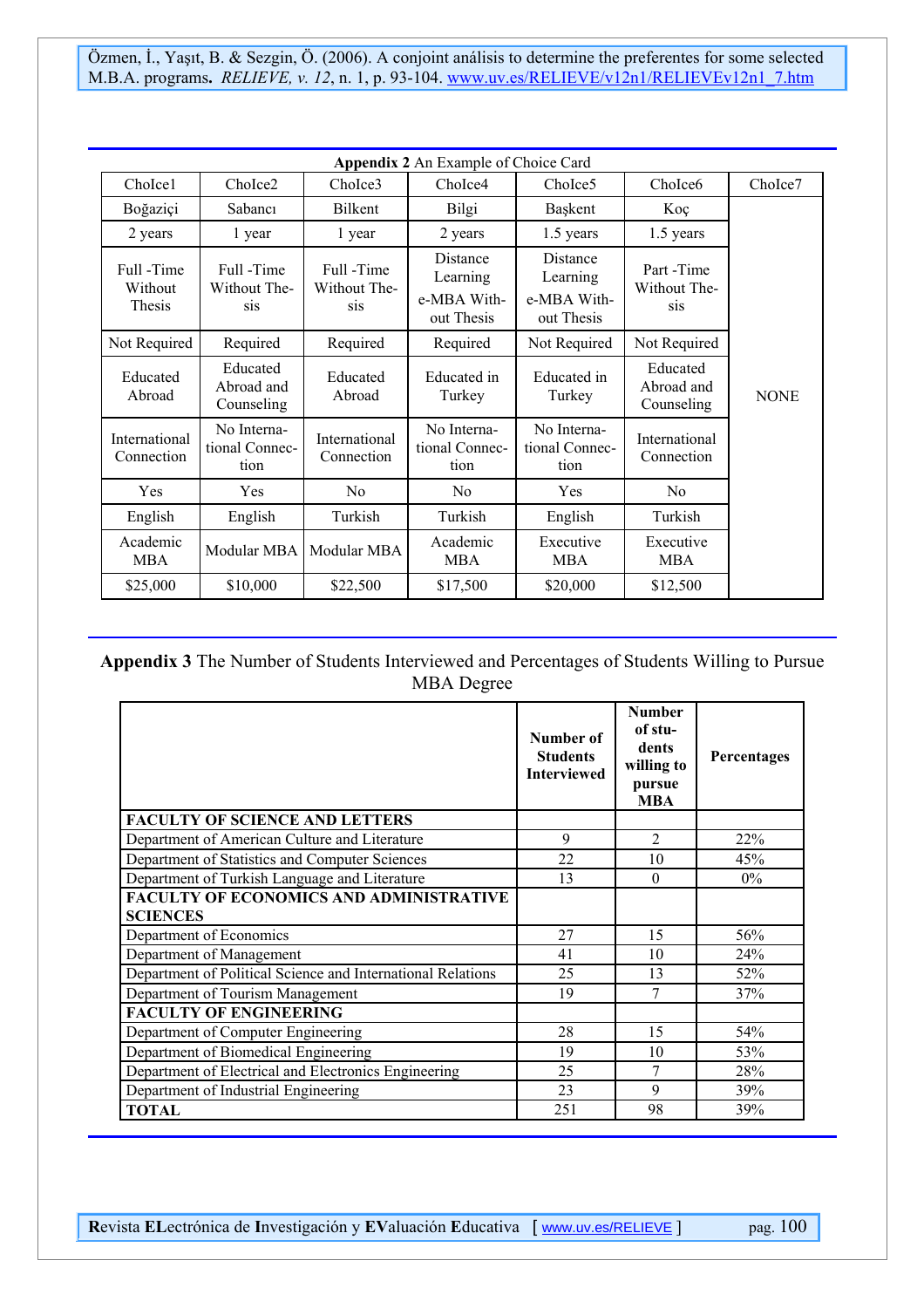|                            | Başkent               | Bilgi                                                                                                                        | Bilkent                | Boğaziçi                | Koç                                                 | Sabancz         |  |
|----------------------------|-----------------------|------------------------------------------------------------------------------------------------------------------------------|------------------------|-------------------------|-----------------------------------------------------|-----------------|--|
| University                 | <b>Baskent</b>        | Bigi                                                                                                                         | v Bikent               | V Boğaziçi              | Koc                                                 | Sabano          |  |
| Program Duration           | 2 years               | 1.5 years                                                                                                                    | 2 years                | $\mathbf{v}$ 1.5 years  | 1.5 years                                           | 1 year          |  |
| Program Option             | Full-Time with thesis | Full-Time without thesis Y Full-Time with thesis                                                                             |                        | Part-Time without these | Part-Time without these v Part-Time without these v |                 |  |
| Work Experience            | Not required          | Required                                                                                                                     | V Not required         | Required                | Required                                            | Required        |  |
| Academic Staff             | Educated in Turkey    | Educated in Turkey and * Educated Abroad and o * EEducated Abroad and o * B Educated Abroad and o * EEducated Abroad and o * |                        |                         |                                                     |                 |  |
| International Connection   | Does not exist        | <b>Exists</b>                                                                                                                | <b>v</b> Exists        | <b>v</b> Exists         | <b>Exists</b>                                       | <b>v</b> Exists |  |
| Specialization Possibility | 1No                   | Wo.                                                                                                                          | Yes                    | v Yes                   | Yes                                                 | Yes             |  |
| Medium of Instruction      | Turkish               | English                                                                                                                      | Finglish               | <b>v</b> English        | English                                             | English         |  |
| Program Type               | Academic MBA          | Executive MBA                                                                                                                | V Modular MBA          | Executive MBA           | Executive MBA                                       | Executive MBA   |  |
| Tuition and Fees           | \$12,500              | $\frac{4}{515,000}$                                                                                                          | $\frac{1}{2}$ \$15,000 | $\mathbf{v}$ \$15,000   | $\frac{1}{2}$ \$25,000                              | $- 120,000$     |  |
| Market Share               | 8.2%                  | 7.4%                                                                                                                         | 26.7%                  | 28.5%                   | 13.9%                                               | 15.3%           |  |

#### **Appendix 4** Market Simulator



#### **Appendix 5** Market Simulator (for Başkent University)

|                            | <b>Baskent</b>        | Bilgi                                                                                                                        | Bilkent                | Boğaziçi                  | Κος                    | Sabancz                                             |  |
|----------------------------|-----------------------|------------------------------------------------------------------------------------------------------------------------------|------------------------|---------------------------|------------------------|-----------------------------------------------------|--|
| University                 | <b>Baskent</b>        | Bigi                                                                                                                         | Bikent                 | <b>V</b> Boğaziçi         | Kας                    | Sabang                                              |  |
| Program Duration           | 2 years               | 1.5 years                                                                                                                    | 2 years                | $\mathbf{v}$ 1.5 years    | 1.5 years              | 1 year                                              |  |
| Program Option             | Full-Time with thesis | Ful-Time without thesis <b>v</b> Ful-Time with thesis                                                                        |                        | Part-Time without these v |                        | Part-Time without these v Part-Time without these v |  |
| Work Experience            | Not required          | Required                                                                                                                     | v Not required         | Required                  | Required               | Required                                            |  |
| Academic Staff             | Educated in Turkey    | Educated in Turkey and W Educated Abroad and o W Educated Abroad and o W B Educated Abroad and o W B Educated Abroad and o W |                        |                           |                        |                                                     |  |
| International Connection   | Does not exist        | Exists                                                                                                                       | <b>v</b> Erists        | <b>v</b> Erists           | Exists                 | <b>v</b> Exists                                     |  |
| Specialization Possibility | <b>INo</b>            | No                                                                                                                           | <b>Yes</b>             | Ves                       | Yes                    | Yes                                                 |  |
| Medium of Instruction      | Turkish               | English                                                                                                                      | English                | Finglish                  | English                | English                                             |  |
| Program Type               | Academic MBA          | Executive MBA                                                                                                                | Modular MBA            | Executive MBA             | Executive MBA          | Executive MBA                                       |  |
| Tuition and Fees           | \$10,000              | $\frac{1}{2}$ \$15,000                                                                                                       | $\frac{1}{2}$ \$15,000 | $\mathbf{v}$ \$15,000     | $\frac{1}{2}$ \$25,000 | $= 1520,000$                                        |  |
| Market Share               | 10.1%                 | 7.3%                                                                                                                         | 26.3%                  | 27.9%                     | 13.6%                  | 15.0%                                               |  |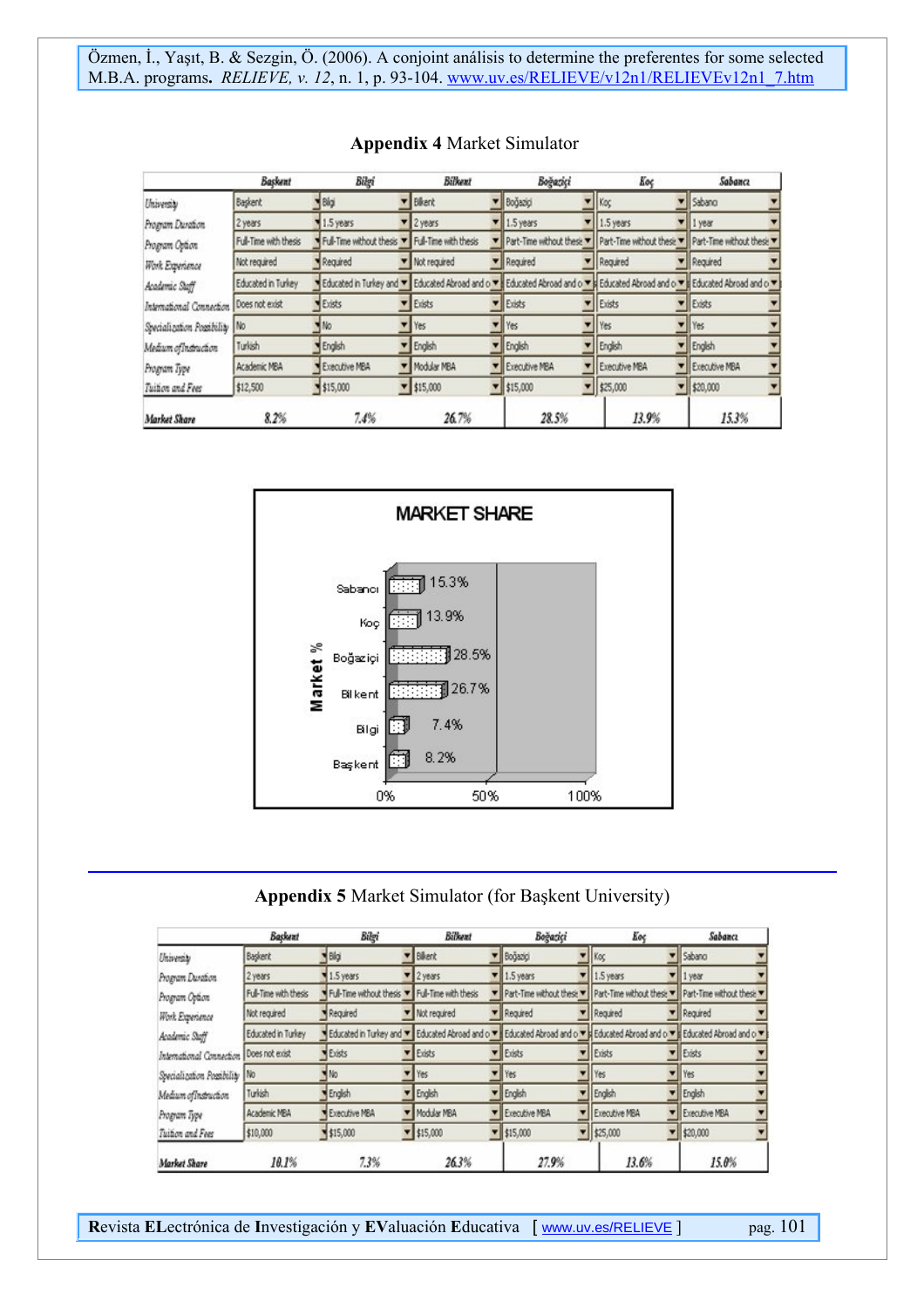<span id="page-9-0"></span>

### **Acknowledgements**

 The authors would like to thank Prof. Ismail ERDEM and Sahir KÖKSOY for their careful reading of the manuscript and their constructive comments. In addition, authors are grateful to Ceren TOP-GÜL, Berk ÖZDEMIR, the referees and associate editor for contributions.

### **ABOUT THE AUTHORS / SOBRE LOS AUTORES**

**İlknur Özmen** ([ilknur@baskent.edu.tr\)](mailto:ilknur@baskent.edu.tr). Assistant Professor at University of Baskent, Faculty of Science and Letters, Department of Statistics and Computer Sciences, Baglica Campus, 06530, Ankara, TURKEY. Main areas of study: Multivariate Analysis, Mathematical Statistics, Nonparametric Statistics, Poisson RegressionAssistant Professor at University of Başkent (Ankara-Turkey).

**Bilge Yaşıt.** Research Assistant at University of Baskent, Faculty of Science and Letters, Department of Statistics and Computer Sciences, Baglica Campus, 06530, Ankara, TURKEY. MSc, Economy (Middle East Technical University, Ankara-TURKEY).

**Özge Sezgin.** Research Assistant at University of Baskent, Faculty of Science and Letters, Department of Statistics and Computer Sciences, Baglica Campus, 06530, Ankara, TURKEY. MSc, Financial Mathematics (Middle East Technical University, Ankara- TURKEY).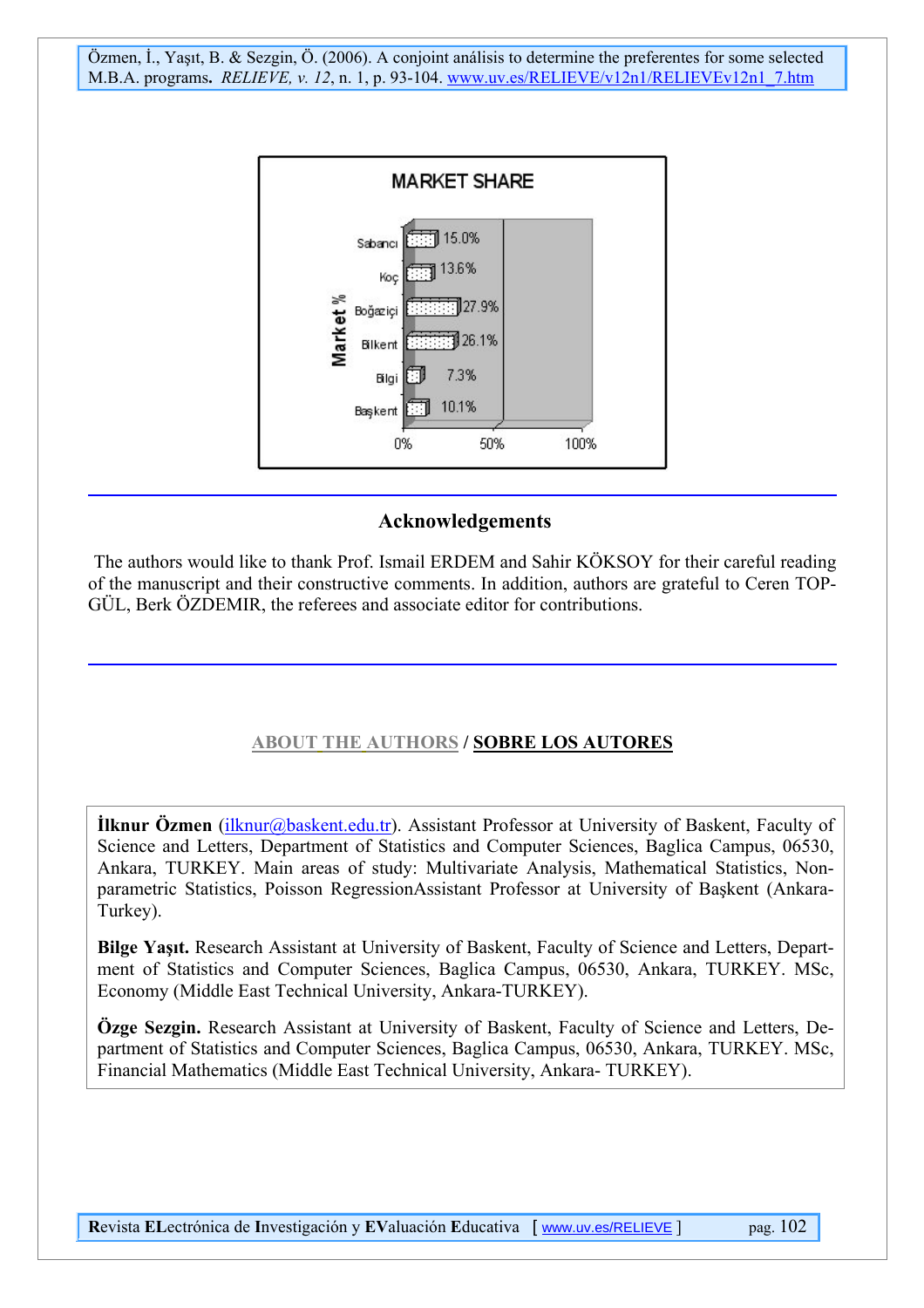# **ARTICLE RECORD / FICHA DEL ARTÍCULO**

<span id="page-10-0"></span>

| Reference /<br>Referencia                                      | Özmen, İlknur, Yaşıt, Bilge & Sezgin, Özge (2006). A Conjoint Analysis to Determine the Preferences<br>for Some Selected MBA Programs. Revista ELectrónica de Investigación y EValuación Educativa, v.                                                                                                                                                                                                                                                                                                                                                                                                                                                                                                                                                                                                                                                                                                                                                                                                                                                                                                                                                                                                                                                                                                                                                                                                                                                                                                                                                                                                                                                                                                                                                                                                                                                                                                                                                                                                                                                                                                                                                                                                                                                                                                                                    |
|----------------------------------------------------------------|-------------------------------------------------------------------------------------------------------------------------------------------------------------------------------------------------------------------------------------------------------------------------------------------------------------------------------------------------------------------------------------------------------------------------------------------------------------------------------------------------------------------------------------------------------------------------------------------------------------------------------------------------------------------------------------------------------------------------------------------------------------------------------------------------------------------------------------------------------------------------------------------------------------------------------------------------------------------------------------------------------------------------------------------------------------------------------------------------------------------------------------------------------------------------------------------------------------------------------------------------------------------------------------------------------------------------------------------------------------------------------------------------------------------------------------------------------------------------------------------------------------------------------------------------------------------------------------------------------------------------------------------------------------------------------------------------------------------------------------------------------------------------------------------------------------------------------------------------------------------------------------------------------------------------------------------------------------------------------------------------------------------------------------------------------------------------------------------------------------------------------------------------------------------------------------------------------------------------------------------------------------------------------------------------------------------------------------------|
| <b>Title / Título</b>                                          | 12, n. 1. http://www.uv.es/RELIEVE/v12n1/RELIEVEv12n1_7.htm. Consultado en (poner fecha).<br>A Conjoint Analysis to Determine the Preferences for Some Selected MBA Programs. [Análisis Conjun-<br>to para determinar las preferencias para algunos programas seleccionados de MBA]]                                                                                                                                                                                                                                                                                                                                                                                                                                                                                                                                                                                                                                                                                                                                                                                                                                                                                                                                                                                                                                                                                                                                                                                                                                                                                                                                                                                                                                                                                                                                                                                                                                                                                                                                                                                                                                                                                                                                                                                                                                                      |
| <b>Authors /</b><br><b>Autores</b>                             | İlknur Özmen, Bilge Yaşıt, & Özge Sezgin                                                                                                                                                                                                                                                                                                                                                                                                                                                                                                                                                                                                                                                                                                                                                                                                                                                                                                                                                                                                                                                                                                                                                                                                                                                                                                                                                                                                                                                                                                                                                                                                                                                                                                                                                                                                                                                                                                                                                                                                                                                                                                                                                                                                                                                                                                  |
| <b>Review</b> /<br><b>Revista</b>                              | Revista ELectrónica de Investigación y EValuación Educativa (RELIEVE), v. 12, n. 1                                                                                                                                                                                                                                                                                                                                                                                                                                                                                                                                                                                                                                                                                                                                                                                                                                                                                                                                                                                                                                                                                                                                                                                                                                                                                                                                                                                                                                                                                                                                                                                                                                                                                                                                                                                                                                                                                                                                                                                                                                                                                                                                                                                                                                                        |
| <b>ISSN</b>                                                    | 1134-4032                                                                                                                                                                                                                                                                                                                                                                                                                                                                                                                                                                                                                                                                                                                                                                                                                                                                                                                                                                                                                                                                                                                                                                                                                                                                                                                                                                                                                                                                                                                                                                                                                                                                                                                                                                                                                                                                                                                                                                                                                                                                                                                                                                                                                                                                                                                                 |
| <b>Publication</b><br>date /<br><b>Fecha</b> de<br>publicación | 2006 (Reception Date: 2006 Feb. 22; Approval Date: 2006 April 29; Publication Date: 2006 May 02)                                                                                                                                                                                                                                                                                                                                                                                                                                                                                                                                                                                                                                                                                                                                                                                                                                                                                                                                                                                                                                                                                                                                                                                                                                                                                                                                                                                                                                                                                                                                                                                                                                                                                                                                                                                                                                                                                                                                                                                                                                                                                                                                                                                                                                          |
| <b>Abstract /</b><br><b>Resumen</b>                            | This paper reviews the Conjoint Analysis Method (CAM), which is a multivariate marketing research<br>technique used to determine consumer behaviours and preferences for products or services. One aim of<br>this study is to demonstrate that the CAM can be used in "Service Sector" as well as in "Product Sec-<br>tor" and the other aim is to utilize CBC Sawtooth Software Program, which is a special program for<br>CAM. A usage of CBC Sawtooth Software Program is demonstrated in the analysis of Management<br>Business Administration (MBA) program preferences of Başkent University students. This study includes<br>those MBA programs that require substantial tuition and fee payments. According to the results of the<br>study, "University Name" plays the most important role in MBA preferences. The Conjoint Analysis<br>found that, most preferred university is the Boğaziçi University and the most preferred type of MBA<br>program is the "Executive MBA Program". Another important finding is that "Higher Tuition and<br>Fees" makes the MBA less attractive<br>Este trabajo examina el método de análisis conjunto (CAM), que es una técnica multivariante de inves-<br>tigación de mercados utilizada para determinar los comportamientos y preferencias del consumidor por<br>productos o servicios. Un objetivo de este estudio es demostrar que el CAM puede ser aplicado en el<br>"sector servicios" al igual que en el "sector de producción". El otro objetivo principal es utilizar progra-<br>ma informático CBC de Sawtooth, que es un programa especial para CAM. El CBC de Sawtooth se<br>aplica a las preferencias de estudiantes por los programas de Administración y Dirección de Empresas<br>de (MBA) de la universidad de Baskent. Este estudio incluye sólo los programas de MBA que requieren<br>una cuota de matrícula cuantiosa y pago de honorarios. Los resultados del estudio muestran que la va-<br>riable "nombre de la universidad" es la más importante en las preferencias que los alumnos tienen por<br>los MBA. El Análisis Conjunto encontró que los preferidos son como universidad de Bogaziçi y como<br>tipo de programa el "MBA Ejecutivo" (que simultanea estudio y trabajo). Otra conclusión importante es<br>que los mayores costes hacen el MBA menos atractivo |
| <b>Keywords</b><br><b>Descriptores</b>                         | Conjoint Analysis; Stimuli; Utility; Multinomial Logit Analysis; Consumer Preferences; Executive<br>MBA; Sampling Plan; Simulator<br>Análisis Conjunto; estímulos; servicio público; Análisis Logit Multinomial; preferencias del consumi-<br>dor; MBA ejecutivo; muestreo; simulación                                                                                                                                                                                                                                                                                                                                                                                                                                                                                                                                                                                                                                                                                                                                                                                                                                                                                                                                                                                                                                                                                                                                                                                                                                                                                                                                                                                                                                                                                                                                                                                                                                                                                                                                                                                                                                                                                                                                                                                                                                                    |
| <b>Institution /</b><br>Institución                            | Başkent University, Ankara (Turkey)                                                                                                                                                                                                                                                                                                                                                                                                                                                                                                                                                                                                                                                                                                                                                                                                                                                                                                                                                                                                                                                                                                                                                                                                                                                                                                                                                                                                                                                                                                                                                                                                                                                                                                                                                                                                                                                                                                                                                                                                                                                                                                                                                                                                                                                                                                       |
| <b>Publication</b><br>site /<br><b>Dirección</b>               | http://www.uv.es/RELIEVE                                                                                                                                                                                                                                                                                                                                                                                                                                                                                                                                                                                                                                                                                                                                                                                                                                                                                                                                                                                                                                                                                                                                                                                                                                                                                                                                                                                                                                                                                                                                                                                                                                                                                                                                                                                                                                                                                                                                                                                                                                                                                                                                                                                                                                                                                                                  |
| Language /<br><b>Idioma</b>                                    | English (Title, abstract and keywords in Spanish)                                                                                                                                                                                                                                                                                                                                                                                                                                                                                                                                                                                                                                                                                                                                                                                                                                                                                                                                                                                                                                                                                                                                                                                                                                                                                                                                                                                                                                                                                                                                                                                                                                                                                                                                                                                                                                                                                                                                                                                                                                                                                                                                                                                                                                                                                         |